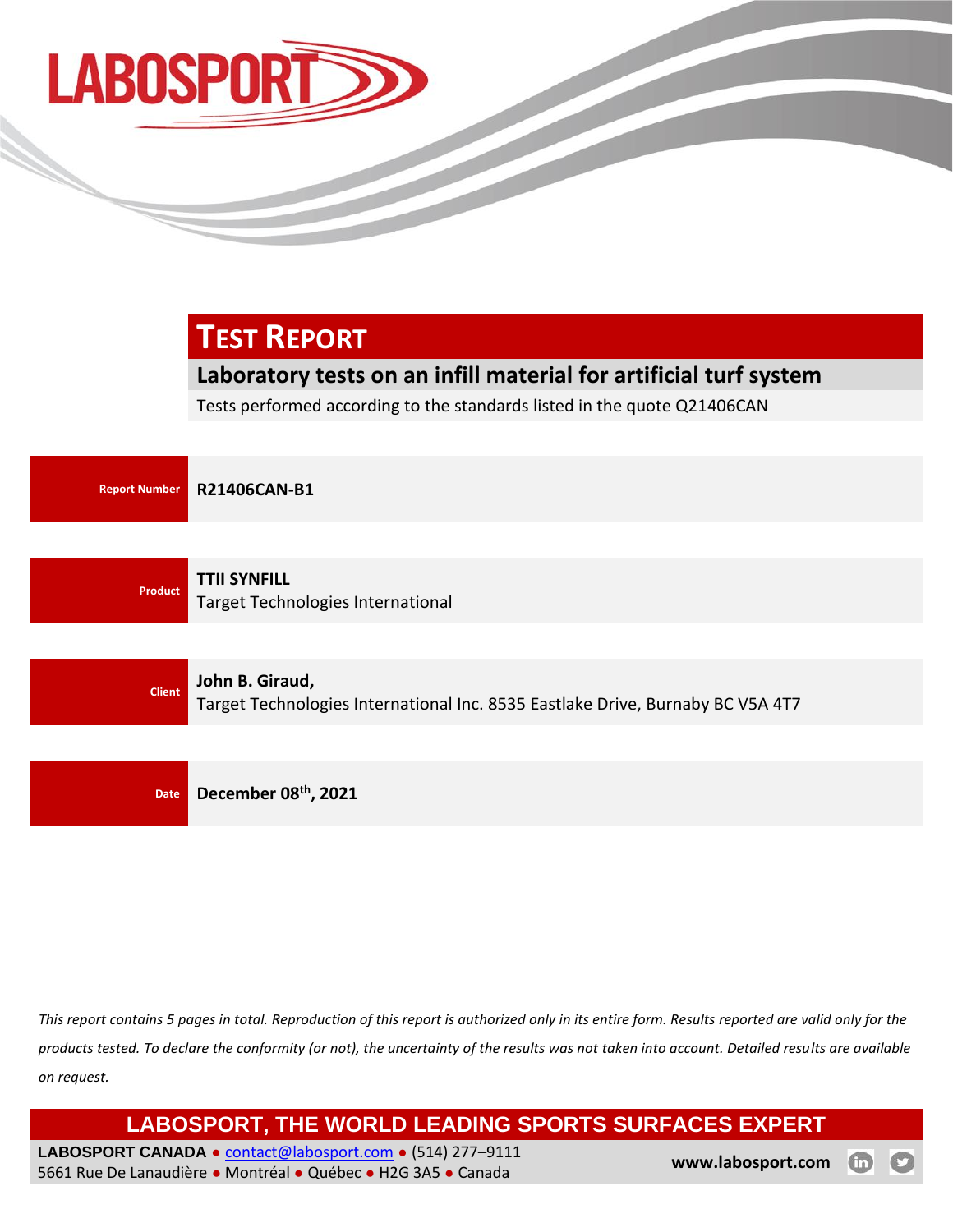

#### **INFORMATION**

| <b>Product description</b> | Performance infill for synthetic turf system |      |            |                |  |  |
|----------------------------|----------------------------------------------|------|------------|----------------|--|--|
| <b>Product name</b>        | <b>TTII SYNFILL</b>                          |      |            |                |  |  |
| <b>Product type</b>        | <b>SILICA SAND</b>                           |      |            |                |  |  |
| <b>Sample Number</b>       | <b>CAN004243</b>                             |      |            |                |  |  |
| Date of reception          | October 2021                                 |      |            |                |  |  |
| Date of tests              | November 2021                                |      |            |                |  |  |
| <b>Temperature</b>         | $22^{\circ}C$<br><b>MIN</b>                  |      | <b>MAX</b> | $24^{\circ}$ C |  |  |
| <b>Humidity</b>            | <b>MIN</b>                                   | 49 % | <b>MAX</b> | 51%            |  |  |





*General View Microscopic View*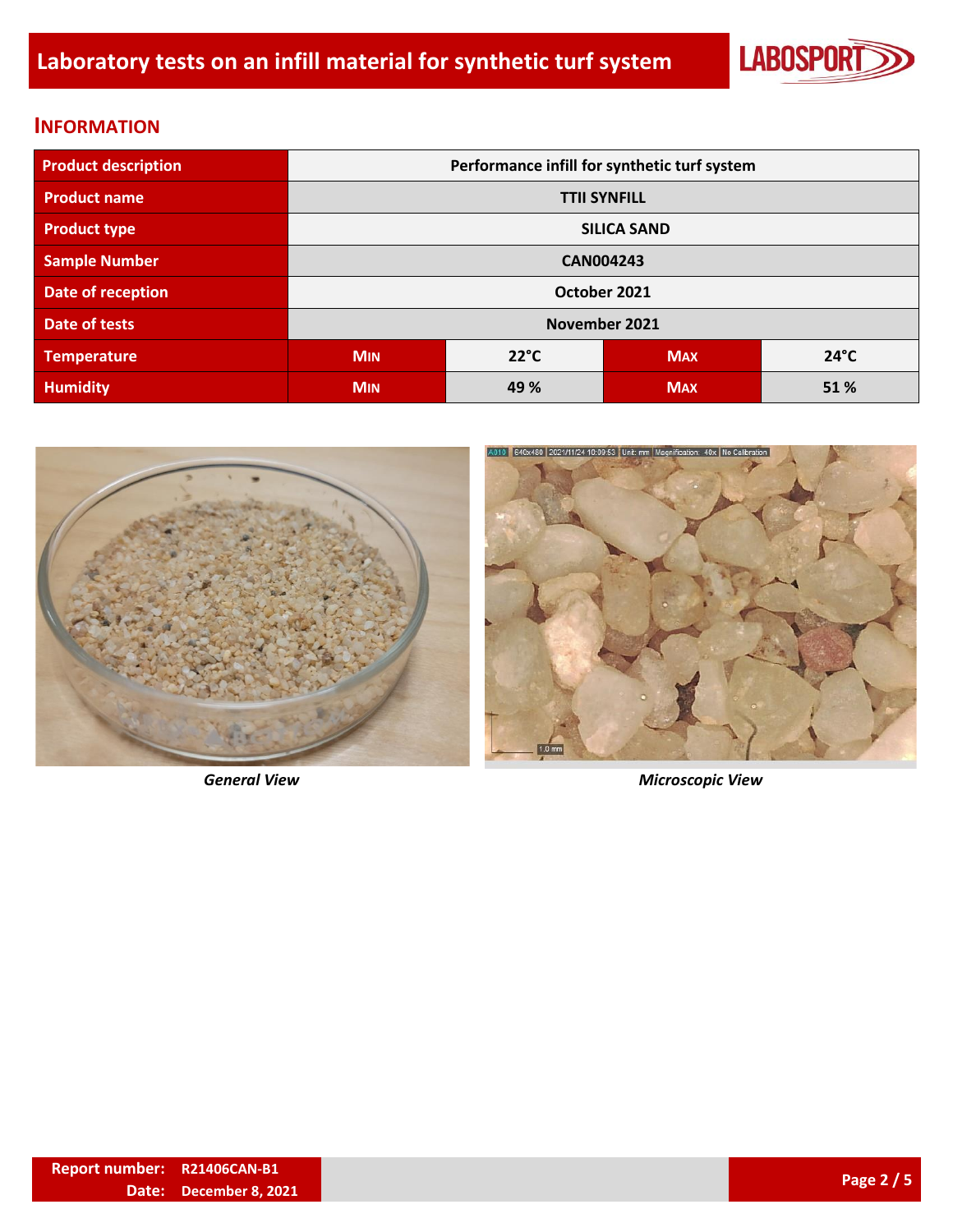

### **RESULTS**

**Toxicological analysis of heavy metals by leachate – DIN 18035-7:**

| <b>Parameters</b>          | <b>Units</b> | <b>Test method</b> | <b>Results</b> | <b>Requirements</b> | Pass/Fail |
|----------------------------|--------------|--------------------|----------------|---------------------|-----------|
| Lead (Pb)                  | mg/L         | <b>DIN 18035-7</b> | < 0.005        | $\leq 0.040$        | Pass      |
| Cadmium (Cd)               | mg/L         | <b>DIN 18035-7</b> | < 0.001        | $\leq 0.005$        | Pass      |
| <b>Total Chromium (Cr)</b> | mg/L         | <b>DIN 18035-7</b> | < 0.002        | $\leq 0.050$        | Pass      |
| Tin(Sn)                    | mg/L         | <b>DIN 18035-7</b> | < 0.005        | $\leq 0.050$        | Pass      |
| <b>Chromium (Cr VI)</b>    | mg/L         | <b>DIN 18035-7</b> | < 0.008        | $\leq 0.008$        | Pass      |
| <b>Mercury (Hg)</b>        | $\mu$ g/L    | <b>DIN 18035-7</b> | < 0.015        | $\leq 1$            | Pass      |
| Zinc (Zn1)                 | mg/L         | <b>DIN 18035-7</b> | < 0.005        | $\leq 0.50$         | Pass      |
| <b>DOC</b>                 | mg/L         | <b>DIN 18035-7</b> | 2.95           | $\leq 40$           | Pass      |
| <b>EOX</b>                 | mg/kg MS     | <b>DIN 18035-7</b> | < 20           | $\leq 100$          | Pass      |

#### **Toxicological analysis of heavy metals – CAM 17:**

| <b>Element</b>    | <b>Units</b> | <b>Test method</b> | <b>Results</b> | <b>Requirements</b> | Pass/Fail   |
|-------------------|--------------|--------------------|----------------|---------------------|-------------|
| <b>Antimony</b>   | mg/kg        | <b>EPA 6020B</b>   | < 0.250        | < 500               | <b>Pass</b> |
| <b>Arsenic</b>    | mg/kg        | <b>EPA 6020B</b>   | < 0.250        | < 500               | <b>Pass</b> |
| <b>Barium</b>     | mg/kg        | <b>EPA 6020B</b>   | < 0.250        | < 10000             | <b>Pass</b> |
| <b>Cadmium</b>    | mg/kg        | <b>EPA 6020B</b>   | < 0.250        | < 100               | Pass        |
| <b>Chromium</b>   | mg/kg        | <b>EPA 6020B</b>   | < 0.250        | < 500               | Pass        |
| <b>Lead</b>       | mg/kg        | <b>EPA 6020B</b>   | < 0.250        | < 1000              | Pass        |
| <b>Selenium</b>   | mg/kg        | <b>EPA 6020B</b>   | < 0.250        | < 100               | <b>Pass</b> |
| <b>Silver</b>     | mg/kg        | <b>EPA 6020B</b>   | < 0.250        | < 500               | <b>Pass</b> |
| <b>Mercury</b>    | mg/kg        | <b>EPA 7471B</b>   | < 0.1          | $20$                | <b>Pass</b> |
| <b>Berylium</b>   | mg/kg        | <b>EPA 6020B</b>   | < 0.250        | $< 75$              | <b>Pass</b> |
| <b>Cobalt</b>     | mg/kg        | <b>EPA 6020B</b>   | < 0.250        | < 8000              | <b>Pass</b> |
| <b>Copper</b>     | mg/kg        | <b>EPA 6020B</b>   | < 0.250        | < 2500              | <b>Pass</b> |
| <b>Zinc</b>       | mg/kg        | <b>EPA 6020B</b>   | < 0.250        | < 5000              | <b>Pass</b> |
| <b>Molybdenum</b> | mg/kg        | <b>EPA 6020B</b>   | < 0.250        | < 3500              | <b>Pass</b> |
| <b>Nickel</b>     | mg/kg        | <b>EPA 6020B</b>   | < 0.250        | < 2000              | <b>Pass</b> |
| <b>Thallium</b>   | mg/kg        | <b>EPA 6020B</b>   | < 0.250        | < 700               | <b>Pass</b> |
| <b>Vanadium</b>   | mg/kg        | <b>EPA 6020B</b>   | < 1.250        | < 2400              | Pass        |

*\*limits taken from the California Code Of Regulations - §66261.24*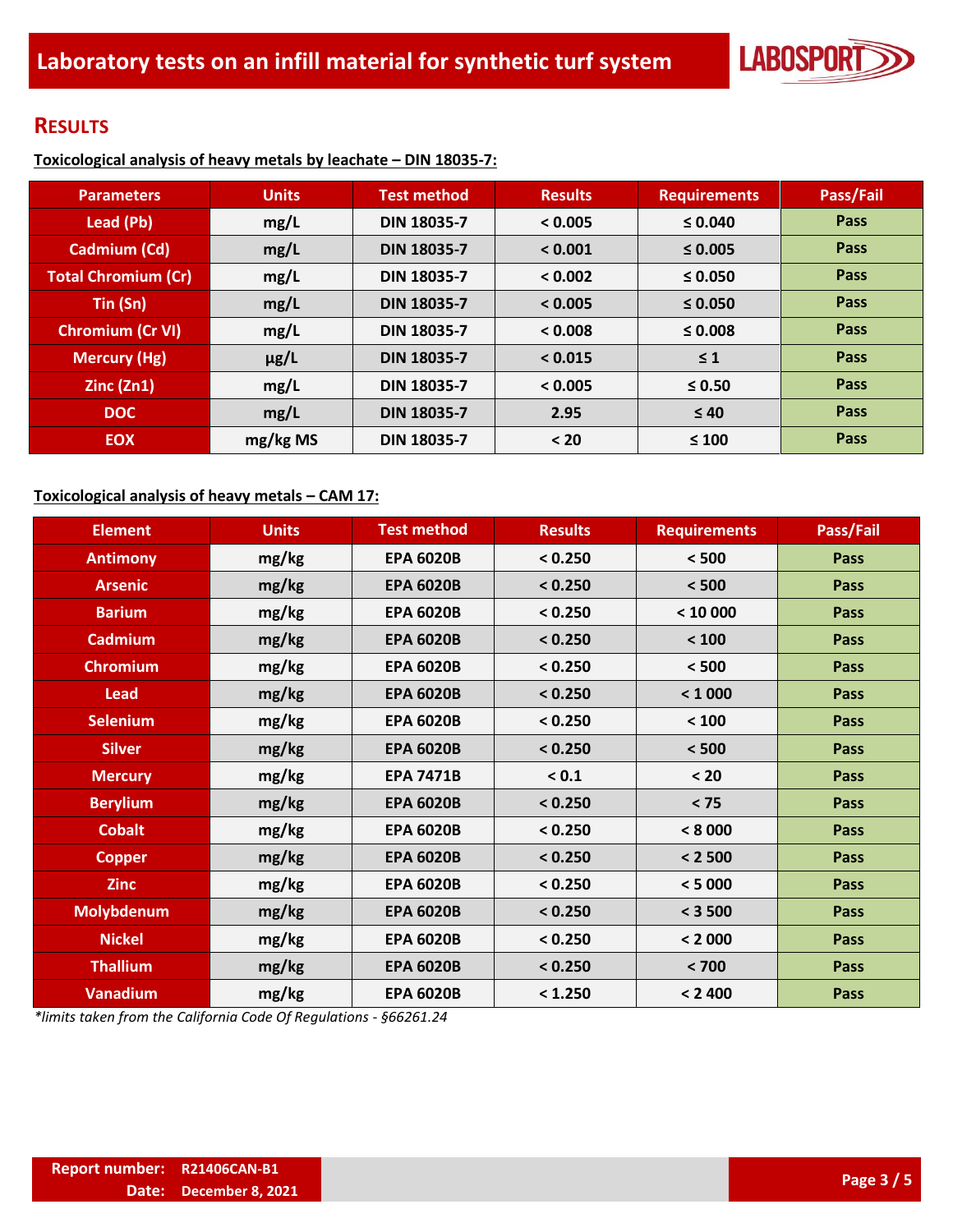

#### **Toxicological analysis of heavy metals by migration – EN 71-3 (safety of toys):**

| <b>Element</b>        | <b>Units</b> | <b>Test method</b> | <b>Results</b> | <b>Requirements</b><br>(Material of Category III) | Pass/Fail                |
|-----------------------|--------------|--------------------|----------------|---------------------------------------------------|--------------------------|
| <b>Aluminium</b>      | mg/kg DW     | <b>EN 71-3</b>     | 29             | < 70000                                           | Pass                     |
| <b>Antimony</b>       | mg/kg DW     | <b>EN 71-3</b>     | 0.05           | < 560                                             | <b>Pass</b>              |
| <b>Arsenic</b>        | mg/kg DW     | <b>EN 71-3</b>     | < 0.05         | < 47                                              | <b>Pass</b>              |
| <b>Barium</b>         | mg/kg DW     | <b>EN 71-3</b>     | 0.75           | < 18750                                           | Pass                     |
| <b>Boron</b>          | mg/kg DW     | <b>EN 71-3</b>     | $1.2$          | < 15000                                           | <b>Pass</b>              |
| <b>Cadmium</b>        | mg/kg DW     | <b>EN 71-3</b>     | < 0.05         | < 17                                              | <b>Pass</b>              |
| <b>Cobalt</b>         | mg/kg DW     | <b>EN 71-3</b>     | < 0.05         | < 130                                             | Pass                     |
| <b>Copper</b>         | mg/kg DW     | <b>EN 71-3</b>     | 0.5            | < 7700                                            | <b>Pass</b>              |
| <b>Lead</b>           | mg/kg DW     | <b>EN 71-3</b>     | < 0.25         | < 160                                             | <b>Pass</b>              |
| <b>Manganese</b>      | mg/kg DW     | <b>EN 71-3</b>     | 0.95           | < 15000                                           | Pass                     |
| <b>Mercury</b>        | mg/kg DW     | <b>EN 71-3</b>     | < 0.00075      | < 94                                              | <b>Pass</b>              |
| <b>Nickel</b>         | mg/kg DW     | <b>EN 71-3</b>     | < 0.25         | < 930                                             | <b>Pass</b>              |
| <b>Selenium</b>       | mg/kg DW     | <b>EN 71-3</b>     | 0.4            | < 460                                             | <b>Pass</b>              |
| <b>Strontium</b>      | mg/kg DW     | <b>EN 71-3</b>     | 0.25           | < 56000                                           | <b>Pass</b>              |
| <b>Tin</b>            | mg/kg DW     | <b>EN 71-3</b>     | < 0.25         | < 180000                                          | <b>Pass</b>              |
| <b>Zinc</b>           | mg/kg DW     | <b>EN 71-3</b>     | 0.75           | < 46000                                           | <b>Pass</b>              |
| <b>Chromium Total</b> | mg/kg DW     | <b>EN 71-3</b>     | < 0.1          |                                                   | $\overline{\phantom{a}}$ |
| <b>Chromium III</b>   | mg/kg DW     | <b>EN 71-3</b>     | < 0.053        | < 460                                             | <b>Pass</b>              |
| <b>Chromium VI</b>    | mg/kg DW     | <b>EN 71-3</b>     | < 0.05         | < 0.2                                             | <b>Pass</b>              |